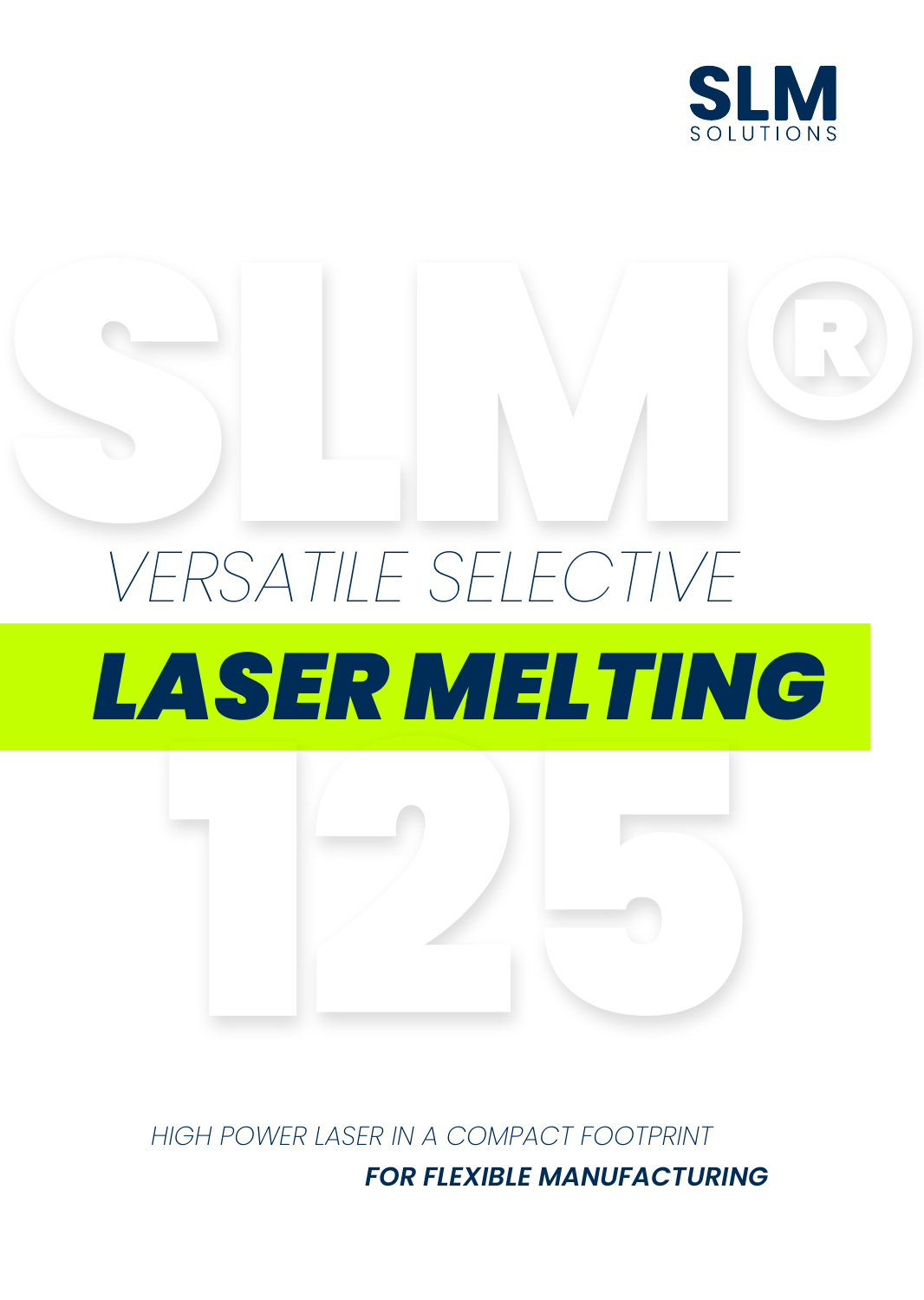### *FOR A WIDE RANGE OF USERS ADAPTABLE AND ROBUST*

#### **The highest, safest performance available in its class at a low investment**

Offering a larger build plate and higher-powered laser than other similar-sized machines, the SLM®125 is a flexible manufacturing system to fit users' specific needs: Metal additive manufacturing beginners can develop processes that scale to larger SLM® systems; research institutes benefit from a material development toolkit and production facilities can run prototype; small series and qualified production components. All selective laser melting powders, including reactive materials, can be processed on the SLM®125

### **Open system architecture puts selective laser melting users in control**

All machines from SLM Solutions allow the use of materials from any supplier. This gives users the freedom to source qualified metal powder from SLM Solutions' powder division or from their own supplier, as well as the flexibility to develop new alloys. The integrated SLM® Build Processor and open software architecture offer the choice of running standard parameters supplied by SLM Solutions or to customize and optimize parameters to meet their production needs and gain a competitive advantage.



*TOP QUALITY FEATURES OF LARGER SLM® MACHINES IN A COMPACT FOOTPRINT*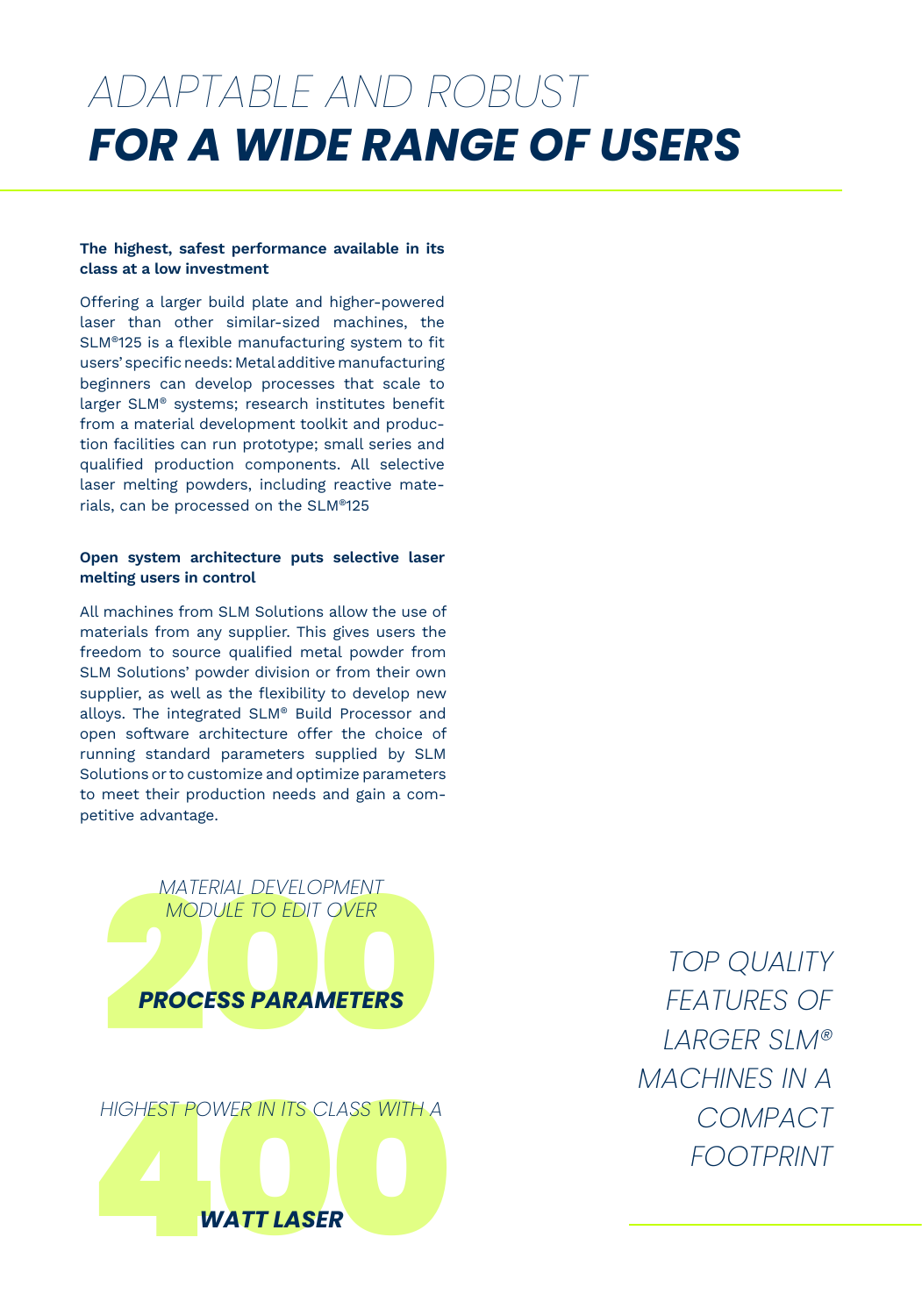# SMALL MACHINE *BIG RESULT*



#### **TECHNICAL SPECIFICATIONS**

| Build Envelope (L x W x H)               |
|------------------------------------------|
| Build Volume Reduction (L x W x H)       |
| 3D Optics Configuration                  |
| <b>Real Build Rate</b>                   |
| Variable Layer Thickness                 |
| Minimum Feature Size                     |
| Beam Focus Diameter                      |
| Maximum Scan Speed                       |
| Average Inert Gas Consumption in Process |
| Average Inert Gas Consumption in Purging |
| E-Connection / Power Input               |
| <b>Compressed Air Requirement</b>        |
| Machine Dimensions (L x W x H)           |

125 x 125 x 125 mm reduced by substrate plate thickness 50 x 50 x 50 mm reduced by substrate plate thickness Single (1x 400 W) IPG fiber laser up to  $25 \text{ cm}^3/h$ 20 µm - 75 µm, more available on request 140 µm 70 µm - 100 µm 10 m/s 0.6 l/min (Argon) 70 l/min (Argon) 400 Volt 3NPE, 32 A, 50/60 Hz, 3 kW ISO 8573-1:2010 [1:4:1] 7 bar 1400 mm x 900 mm x 2460 mm

\*depending on material and build part geometry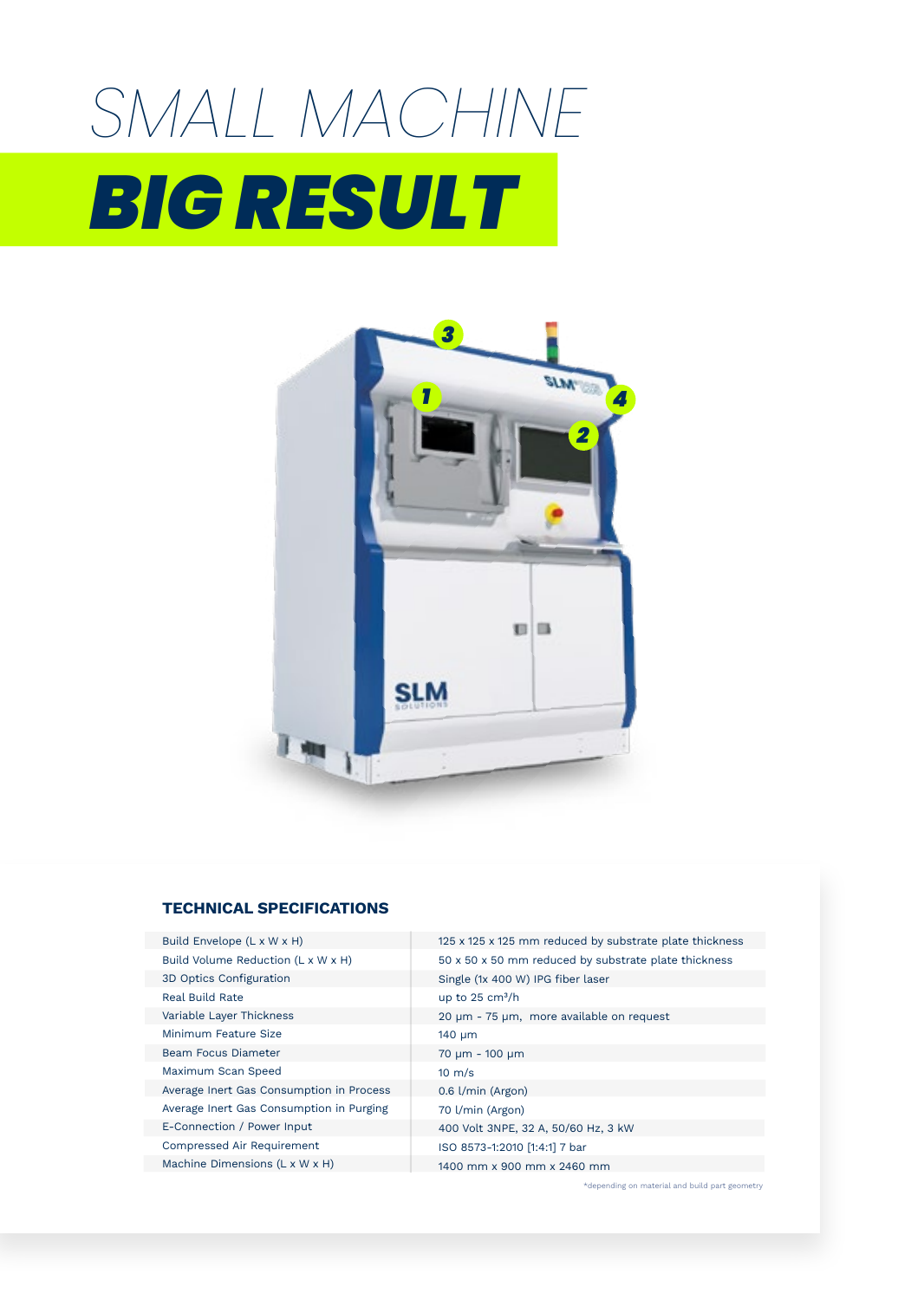### *POWERFUL AND COMPACT*



### **COMPACT, POWERFUL MACHINE FOR METAL PART PRODUCTION**

The SLM®125 build envelope is up to 160% larger than other machines in its class and is designed for cost-efficient process development and small to medium manufacturing of high-quality, fully dense metal parts.

The smallest machine in the SLM Solutions' lineup, the SLM®125 includes many of the topquality features of our larger platforms in a compact footprint. The substrate plate can pre-heat to up to 200°C and the standard 400W fiber laser is the highest power offered on small machines to replicate production settings with up to 80% less metal powder than other systems. The machine utilizes an optimized gas filtration process with an adjustable gas flow that allows for optimal process properties and minimized gas consumption.



### **EFFICIENT, METHODICAL PARAMETER DEVELOPMENT SOFTWARE**

The material development module is an easy, intuitive software tool for a systematic analysis of parameter variation. Users gain the power of developing in-house material know-how and utilizing custom process settings. Automated parameter alignment through rule definition and the replication and positioning of parts on the build plate create time savings in alloy development and parameter optimization.

#### *3* **HIGH-QUALITY METAL POWDERS AND RELIABLE POWDER MANAGEMENT PROCESS**

Stainless steel, cobalt-chrome, nickel alloys, aluminum and titanium, to name a few, can all be processed in top quality on all SLM Solutions selective laser melting systems. Both reactive and non-reactive metals can be processed in the standard SLM®125 configuration.

Thanks to the machine's compact design with a reduced number of powder-transporting components, materials can be changed quickly and easily. The Powder Sieving Machine (PSM) is a perfect complement to the SLM®125. During the sieving process, rough or oversized particles are sorted out and separated from the processready materials under inert atmosphere conditions. The reusable metal powder, defined by grain size, is transported to a storage container for direct loading into the gravity powder feed on the machine.



### **CUSTOMER-ORIENTED SYSTEM FOR ADDITIVE MANUFACTURING SUCCESS**

The SLM®125 can be adapted to customers' requirements and allows the user to scale their selective laser melting strategy. A variety of components and options make the SLM®125 an optimal system for all users, from research institutes working on new materials and process development to first-time users looking to gain best-in-class metal AM experience, as well as prototype manufacturers or, of course, those running qualified series production processes.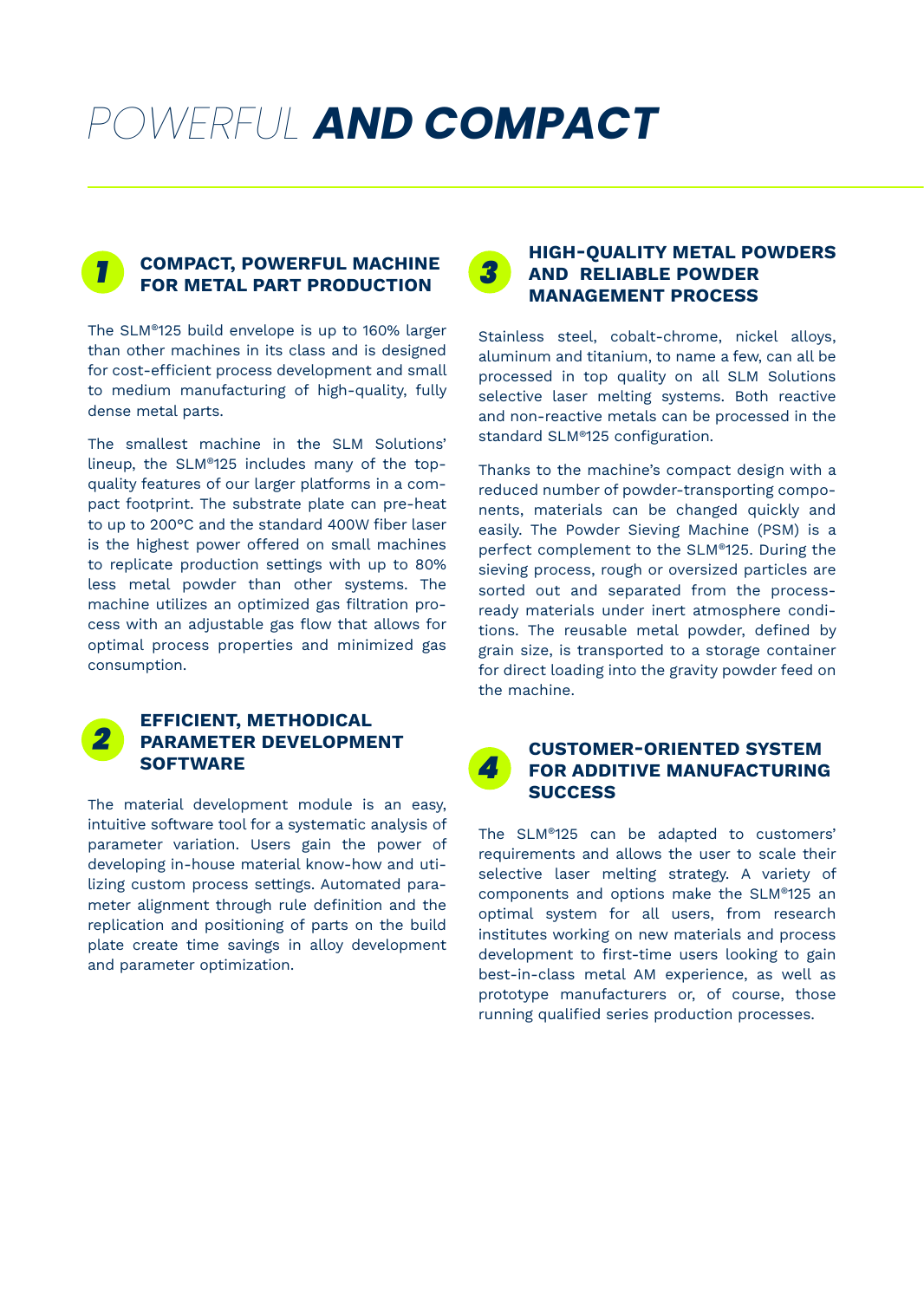### *INNOVATION BECOMES STANDARD*

### **QUALITY ASSURANCE OF THE SELECTIVE LASER MELTING PROCESS**

Comprehensive monitoring and quality assurance enable a high degree of process documentation and verification. Chamber temperature, oxygen, gas flow and other variables are constantly monitored and logged. This level of process control results in consistent, high quality builds.

### **LAYER CONTROL SYSTEM (LCS)**

To ensure repeatable and reliable build quality, the LCS continuously checks the accuracy of each layer by monitoring the powder bed and detecting possible coating irregularities.

### **MELT POOL MONITORING (MPM)**

Melt Pool Monitoring (MPM) is an available onaxis tool for visualizing the melt pool in the SLM® process. Data from MPM can be used as a resource for efficiently developing and evaluating the process parameters. In the production of safety-critical parts, the data collected serves as documentation for quality assurance.

### **LASER POWER MONITORING (LPM)**

Laser Power Monitoring (LPM) is an available on-axis monitoring system that continuously measures and documents target and actual emitted laser output throughout the production process.

### **INNOVATION COMES STANDARD**

SLM Solutions is known as the innovation leader in selective laser melting, being the first to introduce both twin- and quad-laser production systems. Features such as bi-directional powder recoating to reduce manufacturing time, open powder architecture allowing use material from any supplier, and full process parameter access for custom development come standard on every selective laser melting machine.

### **QUALIFIED MATERIAL SOLUTIONS**

SLM Solutions offers expert know-how that drives unique specifications to assure mechanical properties through the combination of machine, parameters and powder audited for composition, quality, and flowability. Our material experts are always collaborating with customers to develop and source new alloys optimized for selective laser melting.

### **CONSULTATIVE DEVELOPMENT AND EXPERT KNOWLEDGE-SHARING**

SLM Solutions' consulting, applications, training and service teams put customer success first to ensure their return on investment is maximized. Our experts work with customers every step of their additive journey, from application identification and development to full serial production ramp-up.